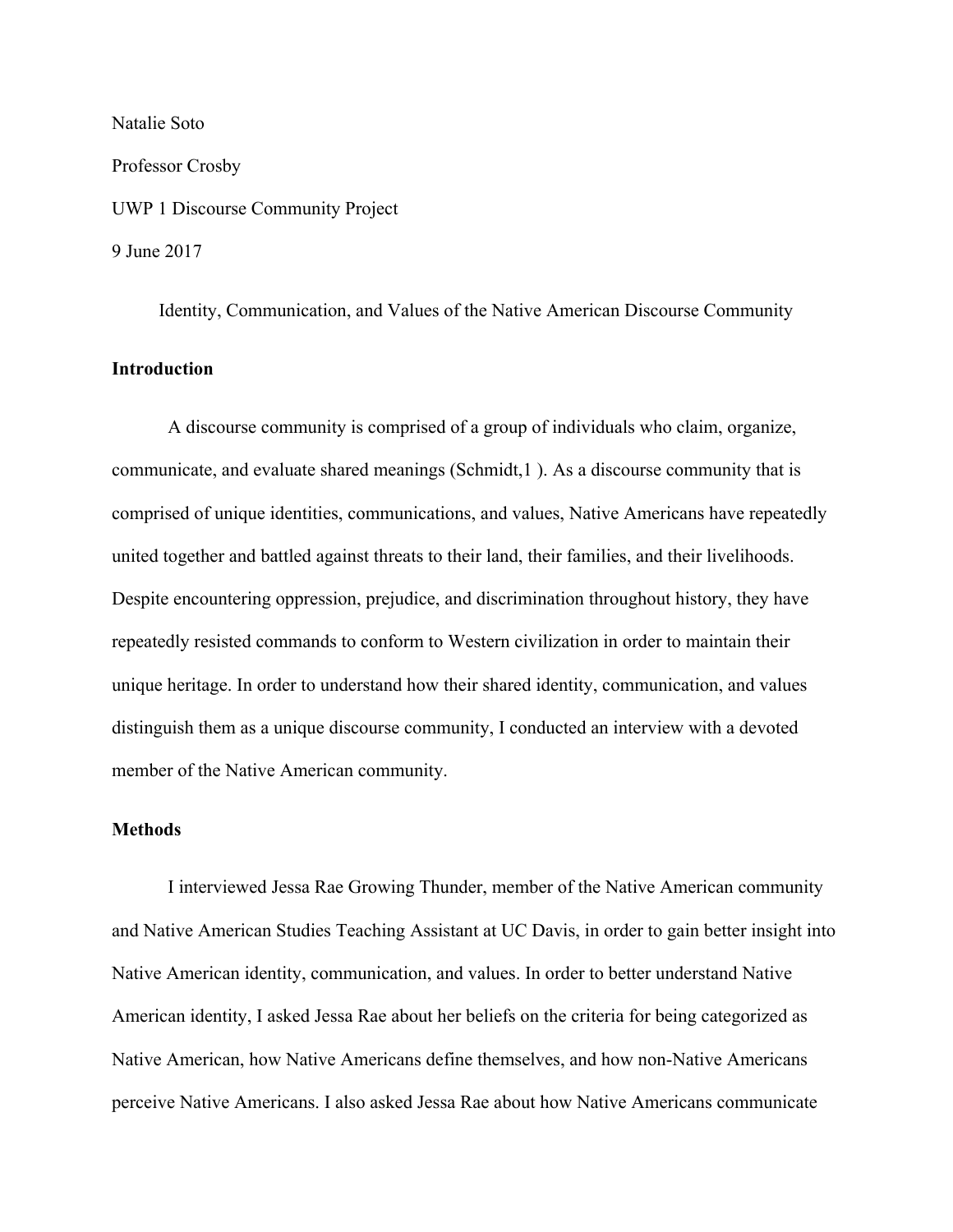with each other, how they communicate with non-Native Americans, and whether Native Americans appreciate interaction with those outside of their discourse community in order to better understand communication and interaction of the Native American community. To obtain insight concerning the values of the Native American community, I asked her about the activities and traditions that Native Americans share, and why Native Americans practice such activities and traditions. I also asked Jessa Rae to explain what difficulties Native Americans have encountered, how these difficulties have affected the Native American community, and how Native Americans have influenced society through their response to these difficulties. Lastly, in order to better understand the future of the Native American community, I asked Jessa Rae about the hopes of Native Americans for the generations to come.

## **Results**

In regards to Native American identity, Jessa Rae's belief in the power of selfidentification provided insight into the challenges of identifying as Native American, and how she believes "not everyone can fit within these categories that the federal government has lain out." She also provided awareness of the customs of preferred identification to members within the community by stating "I've been taught that when I introduce myself… when I give my own identification… I acknowledge myself as a Dakota Nakota woman…I acknowledge myself based on the names we have for each other." Jessa Rae's response concerning "the idea of Indians being in the past," and "the image that Indians did not communicate with each other," contrasted how "communication has always been a part of our [Native American] livelihood." Describing humility as "a major value in Native culture" in order to help their community provided insight into one of the shared values of Native Americans. Explaining that "every community will have their own practices" provided further awareness concerning the different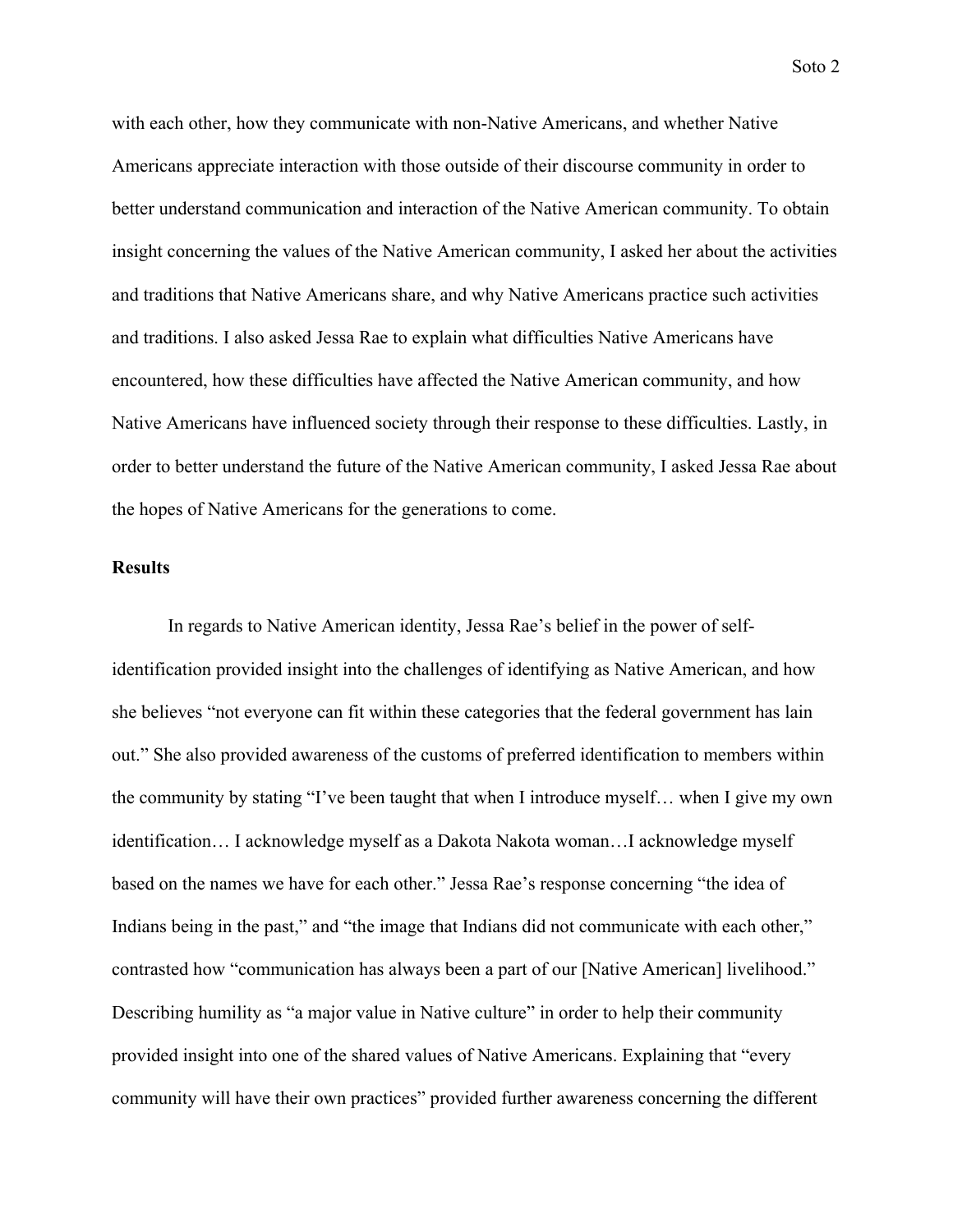practices that make the Native American community entirely unique. By stating "We're [Native Americans] still fighting colonialism…every single day," Jessa Rae emphasized an obstacle that Native Americans continue to encounter, which thereby also provided insight into the future of the community.

### **Analysis/Discussion**

## **Identity:**

The Native American community has continually encountered opposition concerning their belief of the right for self-identification. American Indian peoples in the United States are subjected to criteria created by the federal government that determines who is able to identify as a member of the Native American race and ethnicity (Growing Thunder). Jessa Rae relayed the shared struggle of Native Americans being categorized based on blood quantum. For example, the Navajo Nation tribal council distributed identity cards in 2012 as proof of Navajo Nation membership that was based upon the meeting blood quantum requirement of at least one quarter Navajo heritage (Bonvillain, 339). Jessa Rae described such an act of measuring an individual's blood to define their identity as "unethical." She further conveyed the challenge of identifying as Native American by stating, "We are the only race that has to carry around an actual card…an actual identification card to prove that we are federally recognized." By explaining that no other race or ethnicity is required to present proof of their identity, Jessa Rae provided insight into the shared belief of Native Americans in the power to self-identify.

Despite orders to assimilate, Native Americans continue to value their ancestral identities by returning to their traditional names (Growing Thunder). Jessa Rae relayed how American Indian peoples have been instilled to introduce themselves to others based upon how they prefer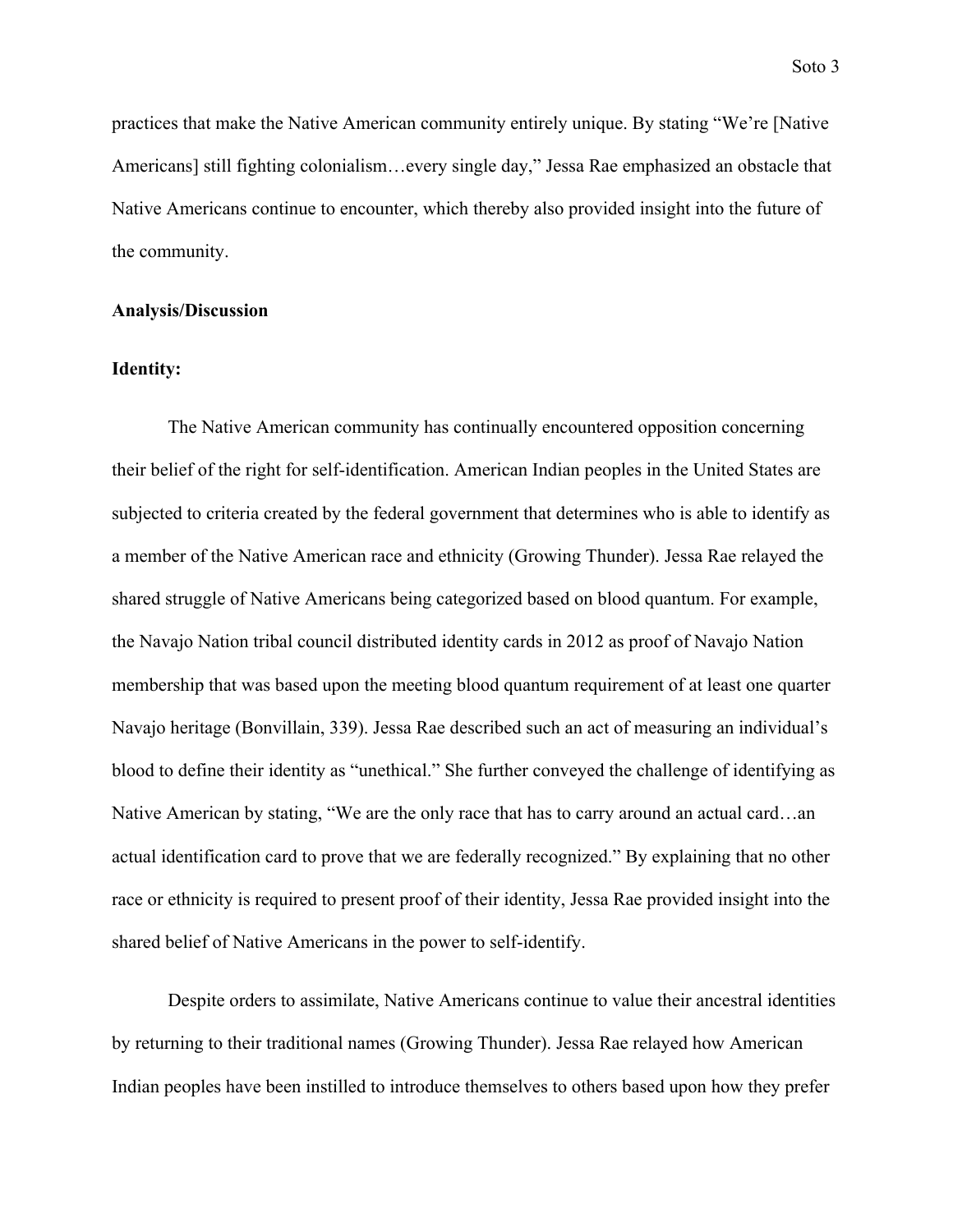to be acknowledged. She also explained the challenge of identifying as Native American by continually being stereotyped and perceived as "a piece of history." She elaborated upon the difficulty of identifying as Native American due to the misconception that all Native Americans are alike. However, classifying all Native Americans as the same strips away "the very essence that makes us [Native Americans] unique human beings" (Growing Thunder). By emphasizing the importance of correctly perceiving Native American identity, Jessa Rae evidenced the incredible complexity and uniqueness encompassed within the Native American community.

## **Communication:**

By denoting that non-Natives often possess the idea of Native Americans not communicating with each other, Jessa Rae provided insight into how various methods of communication have always existed, and how methods of communication continue to develop between Native American peoples. Despite the Native American community being filled with various languages and traditions, she explained that, "even though we [Native Americans] all spoke different languages…we had ways to communicate with each other." By functioning as "a mobile hub for us [Native Americans] to communicate and relate" social media has enabled Native Americans to maintain the "tradition of making relations" in order ensure the prosperity of their community (Growing Thunder).

Throughout history, Native Americans have been subjected to commands to cease practicing Native American beliefs, languages, and traditions in order to assimilate. Because Indians were perceived as "fierce savages" who would be impossible to govern, they endured forced removal from their homelands and suffered treaty violations by the federal government (Merijan, 611). For example, by disregarding their rights for their Native land, and prohibiting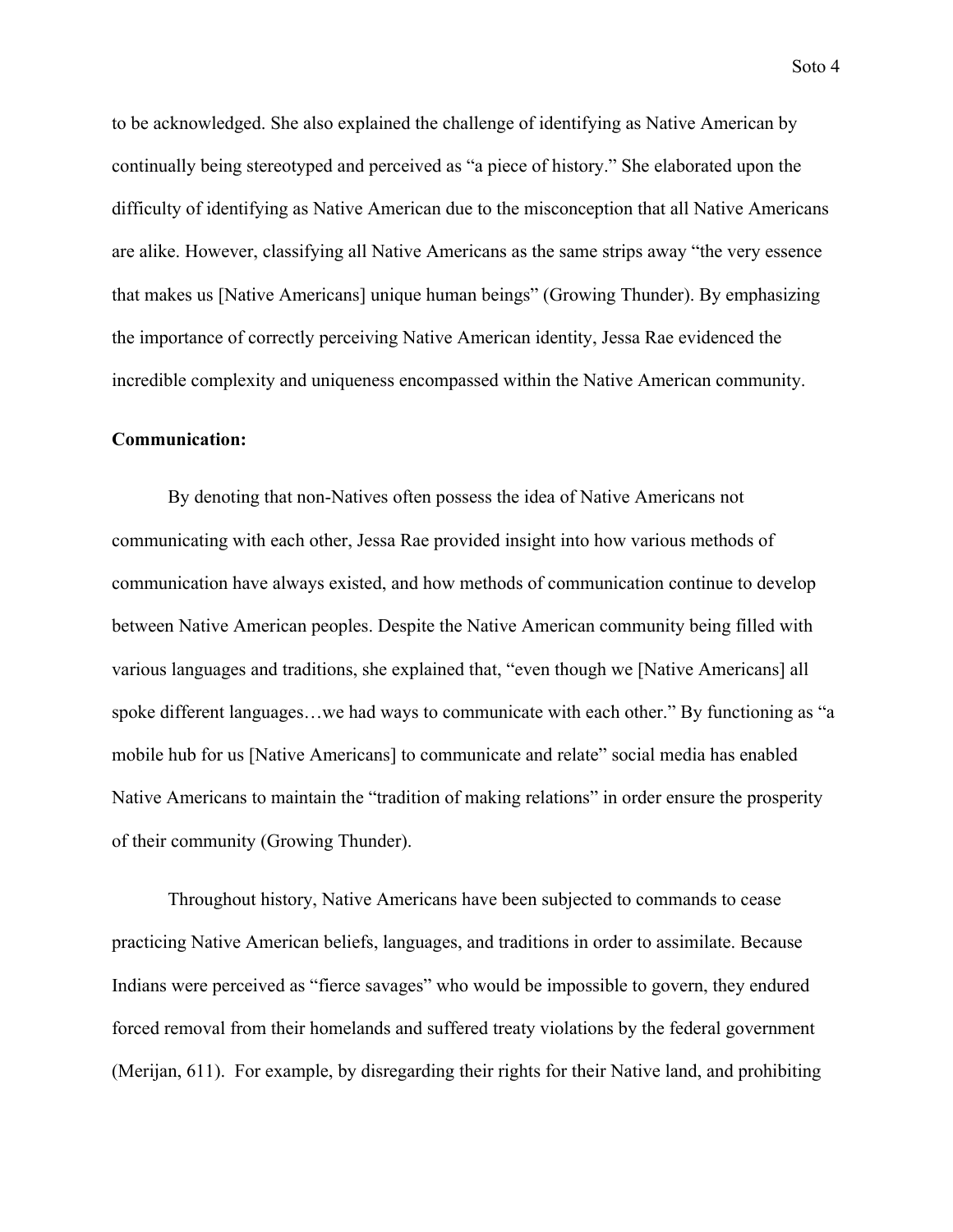Native Americans from selling or leasing their land without permission from the government, the act of "allotment" coerced Native Americans to conform to Western culture, thereby depriving Native Americans of their sovereignty (Merijan, 616). Jessa Rae relayed the irony of how the Western institutions that were previously established to force Native Americans to conform to Western culture are now comprised of non-Native scholars that write forms of Native American communication such as books and articles. In terms of non-Native Americans addressing Native American communication, Jessa Rae explained that there is a level of respect that must be maintained. Although perspectives from individuals outside of the Native American community may present valuable insight, it is also important for Native Americans to analyze the histories and issues of their own people as well (Lobo, 28). Jessa Rae further described how contemporary forms of communication have provided Native Americans with a platform to communicate with members both inside and outside of their community. Social media has presented Native Americans with the opportunity to use words as their "new arrows," and communicate to non-Native Americans the difficulties that Native Americans to encounter such as their continuous fight for sovereignty (Growing Thunder).

### **Values:**

The Native American community possesses their own unique perspectives and values. They emphasize the importance of spiritual relationships, they perceive education as a means of contributing to the community, and they recognize that relationships should empower one another (Kirkness, 9). In addition, Native Americans have continually practiced and valued reciprocity. Jessa Rae provided insight concerning how Native Americans define reciprocity as the idea that "if you take something, whether it's a physical object or knowledge, you have to give something in return to maintain the balance in the world." She conveyed how Native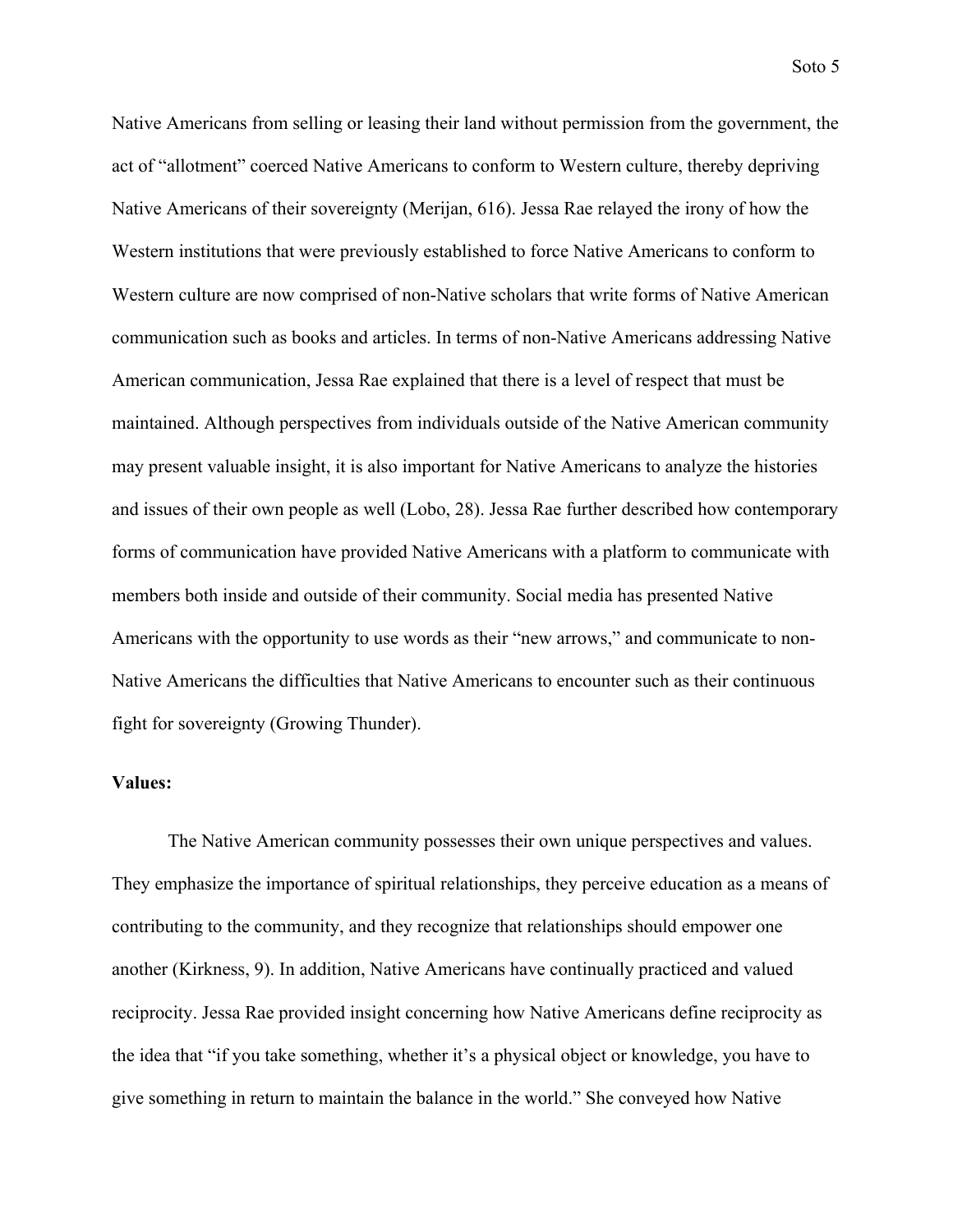Americans practice reciprocity as a means of demonstrating respect and maintaining humility in order to ensure the prosperity of the community.

Jessa Rae provided insight into the unique features of this discourse community by explaining that the Native American community is comprised of smaller communities that possess their own activities and traditions. She described how "powwows" that are practiced by her community provide "a space for people of all different cultures and backgrounds to come together and practice their own uniqueness…but also engage in the traditions and values of community and communication." Arndt denotes that the cultural performances and the history of such powwows have been impacted by colonialism, but further explains how powwows incorporate tradition and modernity into the community, and how powwows continue to uphold the cultural traditions that represent the unique values of the Native American community (Arndt, 117). By practicing reciprocity and cultural expression, Native Americans continue to successfully maintain their values and ancestral heritage despite opposition throughout history.

# **Conclusion**

Although many believe that historical opposition remains in the past, the Native American community continues to resist colonialism, and fight for their basic human rights. "Every single day we have to walk within two worlds…a world in which our ancestors lived where we have to uphold our traditions, our languages, our cultures…but then we also have to walk in a world that is this Western world…the world that was meant to break us and destroy us. We have to walk in these two worlds and find the balance between them" (Growing Thunder). Jessa Rae explained how the federal government continues to disregard their history, their culture, and their generational interactions with their land, thereby depriving Native Americans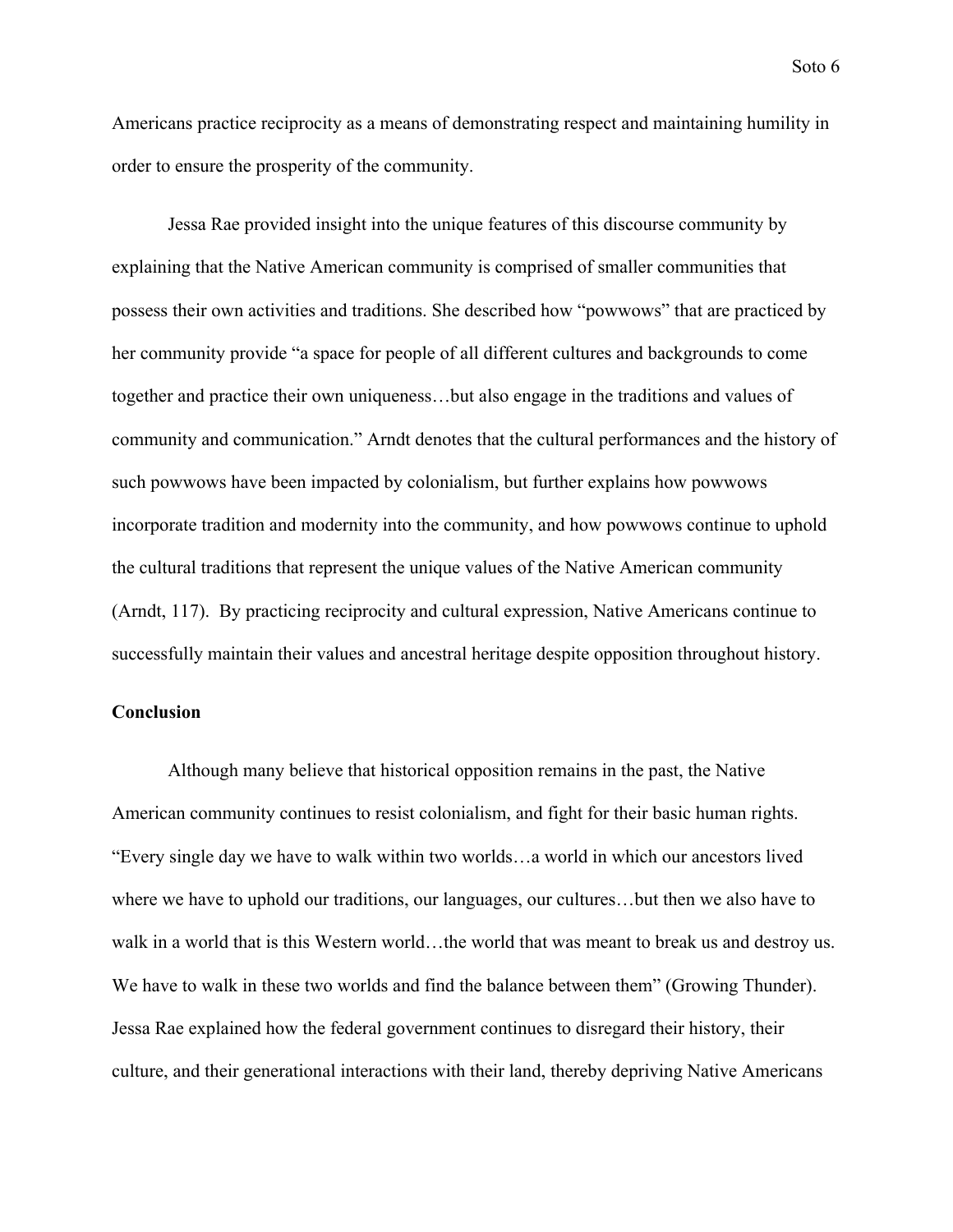of sovereignty. However, despite identifying as the most oppressed minority group in the United States (Growing Thunder), Native Americans are determined to preserve their people, their languages, and their cultures. Jessa Rae explained how the widespread communication of the current generation has enabled them to embrace opportunities and "become the next leaders." She explained how Native American values have influenced their responses to current issues thereby enabling them to not only redefine sovereignty, but to also ensure their future prosperity. Through their identity, communication and shared values, Native Americans will continue to fight for their community, their culture, and their rights, and will continue to impact history.